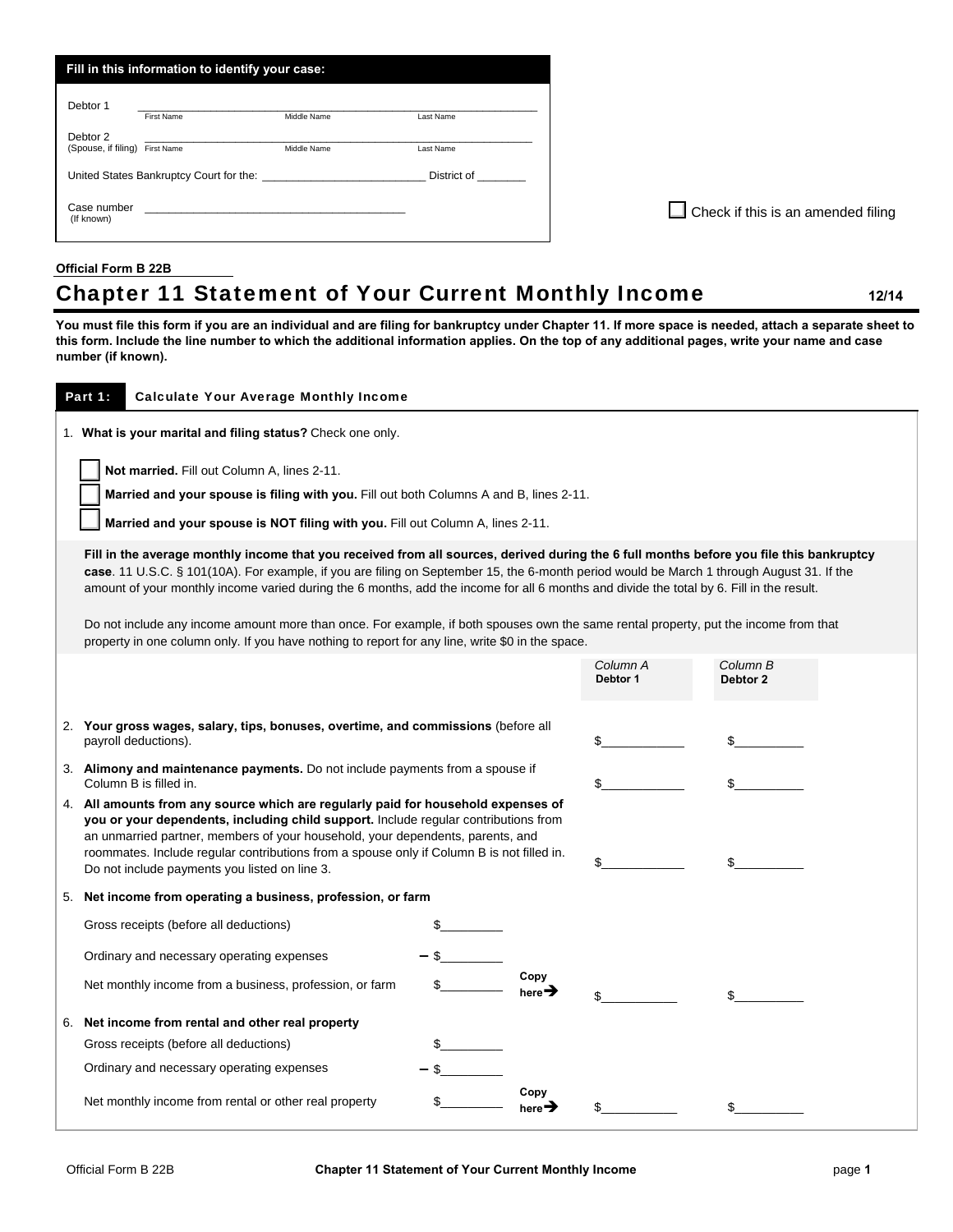| Debtor 1<br><b>First Name</b><br>Middle Name<br>Last Name                                                                                                                                                                                                                                                 | Case number (if known) |                               |                                        |
|-----------------------------------------------------------------------------------------------------------------------------------------------------------------------------------------------------------------------------------------------------------------------------------------------------------|------------------------|-------------------------------|----------------------------------------|
|                                                                                                                                                                                                                                                                                                           | Column A<br>Debtor 1   | Column B<br>Debtor 2          |                                        |
| 7. Interest, dividends, and rovalties                                                                                                                                                                                                                                                                     |                        |                               |                                        |
| 8. Unemployment compensation                                                                                                                                                                                                                                                                              |                        |                               |                                        |
| Do not enter the amount if you contend that the amount received was a benefit                                                                                                                                                                                                                             |                        |                               |                                        |
|                                                                                                                                                                                                                                                                                                           |                        |                               |                                        |
| $\mathbb{S}$ and $\mathbb{S}$                                                                                                                                                                                                                                                                             |                        |                               |                                        |
|                                                                                                                                                                                                                                                                                                           |                        |                               |                                        |
| 9. Pension or retirement income. Do not include any amount received that was a<br>benefit under the Social Security Act.                                                                                                                                                                                  | \$                     |                               |                                        |
| 10. Income from all other sources not listed above. Specify the source and amount.                                                                                                                                                                                                                        |                        |                               |                                        |
| Do not include any benefits received under the Social Security Act or payments<br>received as a victim of a war crime, a crime against humanity, or international or<br>domestic terrorism. If necessary, list other sources on a separate page and put the<br>total on line 10c.                         |                        |                               |                                        |
|                                                                                                                                                                                                                                                                                                           |                        |                               |                                        |
| 10b.                                                                                                                                                                                                                                                                                                      |                        |                               |                                        |
| 10c. Total amounts from separate pages, if any.                                                                                                                                                                                                                                                           | $+$ \$                 |                               |                                        |
| 11. Calculate your total average monthly income.                                                                                                                                                                                                                                                          |                        |                               |                                        |
| Add lines 2 through 10 for each column.<br>Then add the total for Column A to the total for Column B.                                                                                                                                                                                                     | \$                     | +                             | $\equiv$                               |
|                                                                                                                                                                                                                                                                                                           |                        |                               | <b>Total average</b><br>monthly income |
| Deduct any applicable marital adjustment<br>Part 2:                                                                                                                                                                                                                                                       |                        |                               |                                        |
| 12. Copy your total average monthly income from line 11.                                                                                                                                                                                                                                                  |                        |                               | \$                                     |
| 13. Calculate the marital adjustment. Check one:                                                                                                                                                                                                                                                          |                        |                               |                                        |
| You are not married. Fill in 0 in line 13d.                                                                                                                                                                                                                                                               |                        |                               |                                        |
| You are married and your spouse is filing with you. Fill in 0 in line 13d.                                                                                                                                                                                                                                |                        |                               |                                        |
|                                                                                                                                                                                                                                                                                                           |                        |                               |                                        |
| You are married and your spouse is not filing with you.<br>Fill in the amount of the income listed in line 11, Column B, that was NOT regularly paid for the household expenses of<br>you or your dependents, such as payment of the spouse's tax liability or the spouse's support of someone other than |                        |                               |                                        |
| you or your dependents.<br>In lines 13a-c, specify the basis for excluding this income and the amount of income devoted to each purpose. If<br>necessary, list additional adjustments on a separate page.                                                                                                 |                        |                               |                                        |
| If this adjustment does not apply, enter 0 on line 13d.                                                                                                                                                                                                                                                   |                        |                               |                                        |
|                                                                                                                                                                                                                                                                                                           | $\frac{1}{2}$          |                               |                                        |
| 13b. $\overline{\phantom{a}}$                                                                                                                                                                                                                                                                             |                        |                               |                                        |
|                                                                                                                                                                                                                                                                                                           | $+$ \$                 |                               |                                        |
|                                                                                                                                                                                                                                                                                                           | $\mathbb{S}$           | Copy here. $\rightarrow$ 13d. |                                        |
| 14. Your current monthly income. Subtract line 13d from line 12.                                                                                                                                                                                                                                          |                        | 14.                           |                                        |